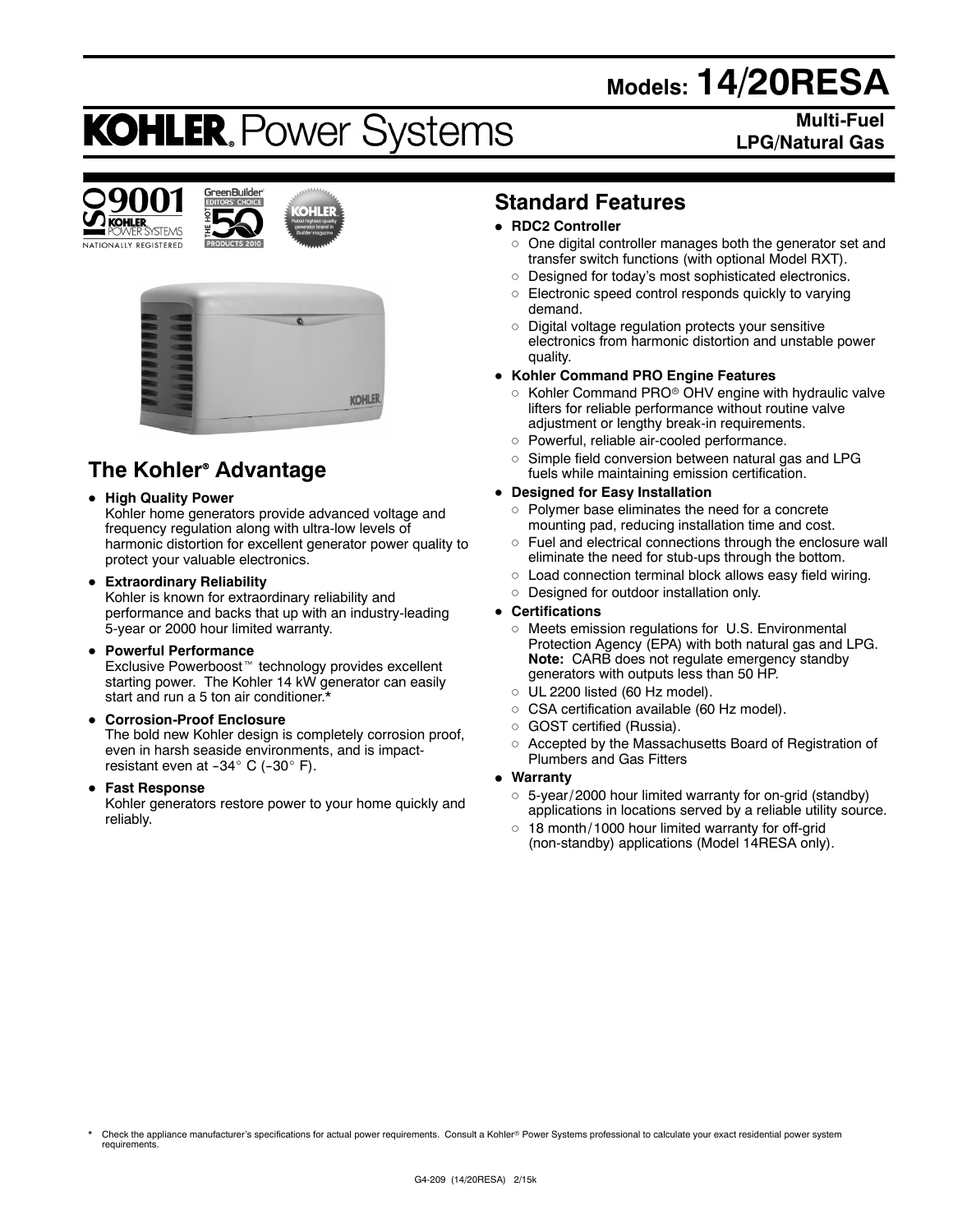# **Generator Ratings**

| <b>Breaker</b><br><b>LPG</b><br><b>Natural Gas</b><br>kW/kVA<br><b>Model</b><br><b>Alternator</b><br>Voltage<br>Phase<br>Hz<br>kW/kVA<br><b>Poles</b><br><b>Amps</b><br><b>Amps</b><br><b>Amps</b><br>$120*$<br>60<br>100<br>13/13<br>125<br>1<br>12/12<br>108<br>1<br>110/220<br>60<br>12/12<br>54<br>14/14<br>63<br>100<br>2<br>1<br>2<br>120/240*<br>60<br>12/12<br>50<br>14/14<br>58<br>70<br>$\mathbf{1}$<br>$\overline{\mathbf{c}}$<br>10/10<br>2F5<br>115/230<br>$\mathbf{1}$<br>50<br>43<br>11/11<br>47<br>70<br>50<br>10/10<br>45<br>11/11<br>220+<br>1<br>50<br>50<br>1<br>230<br>50<br>10/10<br>43<br>11/11<br>47<br>50<br>1<br>1<br>240+<br>50<br>10/10<br>41<br>11/11<br>45<br>50<br>1<br>1<br>120/208*<br>3<br>60<br>41<br>13/16<br>50<br>3<br>14RESA<br>12/15<br>45<br>12/15<br>39<br>13/16<br>127/220<br>3<br>60<br>42<br>50<br>4<br>120/240*<br>39<br>3<br>60<br>12/15<br>36<br>13/16<br>50<br>3<br>220/380<br>3<br>60<br>22<br>13/16<br>32<br>4<br>12/15<br>24<br><b>2G5</b><br>3<br>277/480<br>3<br>60<br>12/15<br>18<br>13/16<br>20<br>25<br>3<br>4<br>220/380‡<br>50<br>10/12<br>18<br>11/13<br>20<br>25<br>230/400<br>3<br>18<br>50<br>10/12<br>11/13<br>19<br>25<br>4<br>17<br>3<br>50<br>10/12<br>11/13<br>19<br>25<br>4<br>240/416‡<br>$120*$<br>1<br>60<br>18/18<br>150<br>20/20<br>175<br>1<br>166<br>81<br>110/220<br>60<br>18/18<br>20/20<br>90<br>100<br>2<br>1<br>2<br>120/240*<br>$\mathbf{1}$<br>60<br>18/18<br>75<br>20/20<br>83<br>100<br>$\overline{2}$<br>$\mathbf{1}$<br>100/200<br>50<br>15/15<br>75<br>16/16<br>80<br>80<br>2F7<br>115/230<br>50<br>15/15<br>65<br>16/16<br>69<br>2<br>1<br>100<br>68<br>220†<br>50<br>15/15<br>16/16<br>72<br>80<br>1<br>1<br>230<br>50<br>15/15<br>65<br>16/16<br>69<br>2<br>1<br>80<br>240+<br>1<br>50<br>15/15<br>62<br>16/16<br>66<br>80<br>1<br>120/208 *<br>3<br>58<br>3<br>60<br>17/21<br>17/21<br>58<br>70<br>20RESA<br>110/220<br>3<br>60<br>17/21<br>55<br>55<br>80<br>3<br>17/21<br>55<br>127/220<br>3<br>60<br>17/21<br>55<br>80<br>17/21<br>4<br>120/240*<br>3<br>51<br>51<br>3<br>60<br>17/21<br>17/21<br>60<br>4<br>220/380<br>3<br>60<br>17/21<br>32<br>17/21<br>32<br>40<br><b>2G7</b><br>3<br>26<br>3<br>277/480<br>60<br>17/21<br>17/21<br>26<br>30<br>3<br>50<br>3<br>100/200<br>50<br>14/17<br>15/18<br>54<br>63<br>220/380‡<br>3<br>50<br>14/17<br>26<br>15/18<br>28<br>32<br>4<br>25<br>230/400<br>3<br>50<br>14/17<br>15/18<br>27<br>32<br>4<br>24<br>240/416‡<br>3<br>50<br>14/17<br>15/18<br>26<br>32<br>4 |  |  |  | <b>Standby Ratings</b> |  |  |  | <b>Line Circuit</b> |  |
|---------------------------------------------------------------------------------------------------------------------------------------------------------------------------------------------------------------------------------------------------------------------------------------------------------------------------------------------------------------------------------------------------------------------------------------------------------------------------------------------------------------------------------------------------------------------------------------------------------------------------------------------------------------------------------------------------------------------------------------------------------------------------------------------------------------------------------------------------------------------------------------------------------------------------------------------------------------------------------------------------------------------------------------------------------------------------------------------------------------------------------------------------------------------------------------------------------------------------------------------------------------------------------------------------------------------------------------------------------------------------------------------------------------------------------------------------------------------------------------------------------------------------------------------------------------------------------------------------------------------------------------------------------------------------------------------------------------------------------------------------------------------------------------------------------------------------------------------------------------------------------------------------------------------------------------------------------------------------------------------------------------------------------------------------------------------------------------------------------------------------------------------------------------------------------------------------------------------------------------------------------------------------------------------------------------------------------------------------------------------------------------------------------------------------------------------------------------------------------------------------------------|--|--|--|------------------------|--|--|--|---------------------|--|
|                                                                                                                                                                                                                                                                                                                                                                                                                                                                                                                                                                                                                                                                                                                                                                                                                                                                                                                                                                                                                                                                                                                                                                                                                                                                                                                                                                                                                                                                                                                                                                                                                                                                                                                                                                                                                                                                                                                                                                                                                                                                                                                                                                                                                                                                                                                                                                                                                                                                                                               |  |  |  |                        |  |  |  |                     |  |
|                                                                                                                                                                                                                                                                                                                                                                                                                                                                                                                                                                                                                                                                                                                                                                                                                                                                                                                                                                                                                                                                                                                                                                                                                                                                                                                                                                                                                                                                                                                                                                                                                                                                                                                                                                                                                                                                                                                                                                                                                                                                                                                                                                                                                                                                                                                                                                                                                                                                                                               |  |  |  |                        |  |  |  |                     |  |
|                                                                                                                                                                                                                                                                                                                                                                                                                                                                                                                                                                                                                                                                                                                                                                                                                                                                                                                                                                                                                                                                                                                                                                                                                                                                                                                                                                                                                                                                                                                                                                                                                                                                                                                                                                                                                                                                                                                                                                                                                                                                                                                                                                                                                                                                                                                                                                                                                                                                                                               |  |  |  |                        |  |  |  |                     |  |
|                                                                                                                                                                                                                                                                                                                                                                                                                                                                                                                                                                                                                                                                                                                                                                                                                                                                                                                                                                                                                                                                                                                                                                                                                                                                                                                                                                                                                                                                                                                                                                                                                                                                                                                                                                                                                                                                                                                                                                                                                                                                                                                                                                                                                                                                                                                                                                                                                                                                                                               |  |  |  |                        |  |  |  |                     |  |
|                                                                                                                                                                                                                                                                                                                                                                                                                                                                                                                                                                                                                                                                                                                                                                                                                                                                                                                                                                                                                                                                                                                                                                                                                                                                                                                                                                                                                                                                                                                                                                                                                                                                                                                                                                                                                                                                                                                                                                                                                                                                                                                                                                                                                                                                                                                                                                                                                                                                                                               |  |  |  |                        |  |  |  |                     |  |
|                                                                                                                                                                                                                                                                                                                                                                                                                                                                                                                                                                                                                                                                                                                                                                                                                                                                                                                                                                                                                                                                                                                                                                                                                                                                                                                                                                                                                                                                                                                                                                                                                                                                                                                                                                                                                                                                                                                                                                                                                                                                                                                                                                                                                                                                                                                                                                                                                                                                                                               |  |  |  |                        |  |  |  |                     |  |
|                                                                                                                                                                                                                                                                                                                                                                                                                                                                                                                                                                                                                                                                                                                                                                                                                                                                                                                                                                                                                                                                                                                                                                                                                                                                                                                                                                                                                                                                                                                                                                                                                                                                                                                                                                                                                                                                                                                                                                                                                                                                                                                                                                                                                                                                                                                                                                                                                                                                                                               |  |  |  |                        |  |  |  |                     |  |
|                                                                                                                                                                                                                                                                                                                                                                                                                                                                                                                                                                                                                                                                                                                                                                                                                                                                                                                                                                                                                                                                                                                                                                                                                                                                                                                                                                                                                                                                                                                                                                                                                                                                                                                                                                                                                                                                                                                                                                                                                                                                                                                                                                                                                                                                                                                                                                                                                                                                                                               |  |  |  |                        |  |  |  |                     |  |
|                                                                                                                                                                                                                                                                                                                                                                                                                                                                                                                                                                                                                                                                                                                                                                                                                                                                                                                                                                                                                                                                                                                                                                                                                                                                                                                                                                                                                                                                                                                                                                                                                                                                                                                                                                                                                                                                                                                                                                                                                                                                                                                                                                                                                                                                                                                                                                                                                                                                                                               |  |  |  |                        |  |  |  |                     |  |
|                                                                                                                                                                                                                                                                                                                                                                                                                                                                                                                                                                                                                                                                                                                                                                                                                                                                                                                                                                                                                                                                                                                                                                                                                                                                                                                                                                                                                                                                                                                                                                                                                                                                                                                                                                                                                                                                                                                                                                                                                                                                                                                                                                                                                                                                                                                                                                                                                                                                                                               |  |  |  |                        |  |  |  |                     |  |
|                                                                                                                                                                                                                                                                                                                                                                                                                                                                                                                                                                                                                                                                                                                                                                                                                                                                                                                                                                                                                                                                                                                                                                                                                                                                                                                                                                                                                                                                                                                                                                                                                                                                                                                                                                                                                                                                                                                                                                                                                                                                                                                                                                                                                                                                                                                                                                                                                                                                                                               |  |  |  |                        |  |  |  |                     |  |
|                                                                                                                                                                                                                                                                                                                                                                                                                                                                                                                                                                                                                                                                                                                                                                                                                                                                                                                                                                                                                                                                                                                                                                                                                                                                                                                                                                                                                                                                                                                                                                                                                                                                                                                                                                                                                                                                                                                                                                                                                                                                                                                                                                                                                                                                                                                                                                                                                                                                                                               |  |  |  |                        |  |  |  |                     |  |
|                                                                                                                                                                                                                                                                                                                                                                                                                                                                                                                                                                                                                                                                                                                                                                                                                                                                                                                                                                                                                                                                                                                                                                                                                                                                                                                                                                                                                                                                                                                                                                                                                                                                                                                                                                                                                                                                                                                                                                                                                                                                                                                                                                                                                                                                                                                                                                                                                                                                                                               |  |  |  |                        |  |  |  |                     |  |
|                                                                                                                                                                                                                                                                                                                                                                                                                                                                                                                                                                                                                                                                                                                                                                                                                                                                                                                                                                                                                                                                                                                                                                                                                                                                                                                                                                                                                                                                                                                                                                                                                                                                                                                                                                                                                                                                                                                                                                                                                                                                                                                                                                                                                                                                                                                                                                                                                                                                                                               |  |  |  |                        |  |  |  |                     |  |
|                                                                                                                                                                                                                                                                                                                                                                                                                                                                                                                                                                                                                                                                                                                                                                                                                                                                                                                                                                                                                                                                                                                                                                                                                                                                                                                                                                                                                                                                                                                                                                                                                                                                                                                                                                                                                                                                                                                                                                                                                                                                                                                                                                                                                                                                                                                                                                                                                                                                                                               |  |  |  |                        |  |  |  |                     |  |
|                                                                                                                                                                                                                                                                                                                                                                                                                                                                                                                                                                                                                                                                                                                                                                                                                                                                                                                                                                                                                                                                                                                                                                                                                                                                                                                                                                                                                                                                                                                                                                                                                                                                                                                                                                                                                                                                                                                                                                                                                                                                                                                                                                                                                                                                                                                                                                                                                                                                                                               |  |  |  |                        |  |  |  |                     |  |
|                                                                                                                                                                                                                                                                                                                                                                                                                                                                                                                                                                                                                                                                                                                                                                                                                                                                                                                                                                                                                                                                                                                                                                                                                                                                                                                                                                                                                                                                                                                                                                                                                                                                                                                                                                                                                                                                                                                                                                                                                                                                                                                                                                                                                                                                                                                                                                                                                                                                                                               |  |  |  |                        |  |  |  |                     |  |
|                                                                                                                                                                                                                                                                                                                                                                                                                                                                                                                                                                                                                                                                                                                                                                                                                                                                                                                                                                                                                                                                                                                                                                                                                                                                                                                                                                                                                                                                                                                                                                                                                                                                                                                                                                                                                                                                                                                                                                                                                                                                                                                                                                                                                                                                                                                                                                                                                                                                                                               |  |  |  |                        |  |  |  |                     |  |
|                                                                                                                                                                                                                                                                                                                                                                                                                                                                                                                                                                                                                                                                                                                                                                                                                                                                                                                                                                                                                                                                                                                                                                                                                                                                                                                                                                                                                                                                                                                                                                                                                                                                                                                                                                                                                                                                                                                                                                                                                                                                                                                                                                                                                                                                                                                                                                                                                                                                                                               |  |  |  |                        |  |  |  |                     |  |
|                                                                                                                                                                                                                                                                                                                                                                                                                                                                                                                                                                                                                                                                                                                                                                                                                                                                                                                                                                                                                                                                                                                                                                                                                                                                                                                                                                                                                                                                                                                                                                                                                                                                                                                                                                                                                                                                                                                                                                                                                                                                                                                                                                                                                                                                                                                                                                                                                                                                                                               |  |  |  |                        |  |  |  |                     |  |
|                                                                                                                                                                                                                                                                                                                                                                                                                                                                                                                                                                                                                                                                                                                                                                                                                                                                                                                                                                                                                                                                                                                                                                                                                                                                                                                                                                                                                                                                                                                                                                                                                                                                                                                                                                                                                                                                                                                                                                                                                                                                                                                                                                                                                                                                                                                                                                                                                                                                                                               |  |  |  |                        |  |  |  |                     |  |
|                                                                                                                                                                                                                                                                                                                                                                                                                                                                                                                                                                                                                                                                                                                                                                                                                                                                                                                                                                                                                                                                                                                                                                                                                                                                                                                                                                                                                                                                                                                                                                                                                                                                                                                                                                                                                                                                                                                                                                                                                                                                                                                                                                                                                                                                                                                                                                                                                                                                                                               |  |  |  |                        |  |  |  |                     |  |
|                                                                                                                                                                                                                                                                                                                                                                                                                                                                                                                                                                                                                                                                                                                                                                                                                                                                                                                                                                                                                                                                                                                                                                                                                                                                                                                                                                                                                                                                                                                                                                                                                                                                                                                                                                                                                                                                                                                                                                                                                                                                                                                                                                                                                                                                                                                                                                                                                                                                                                               |  |  |  |                        |  |  |  |                     |  |
|                                                                                                                                                                                                                                                                                                                                                                                                                                                                                                                                                                                                                                                                                                                                                                                                                                                                                                                                                                                                                                                                                                                                                                                                                                                                                                                                                                                                                                                                                                                                                                                                                                                                                                                                                                                                                                                                                                                                                                                                                                                                                                                                                                                                                                                                                                                                                                                                                                                                                                               |  |  |  |                        |  |  |  |                     |  |
|                                                                                                                                                                                                                                                                                                                                                                                                                                                                                                                                                                                                                                                                                                                                                                                                                                                                                                                                                                                                                                                                                                                                                                                                                                                                                                                                                                                                                                                                                                                                                                                                                                                                                                                                                                                                                                                                                                                                                                                                                                                                                                                                                                                                                                                                                                                                                                                                                                                                                                               |  |  |  |                        |  |  |  |                     |  |
|                                                                                                                                                                                                                                                                                                                                                                                                                                                                                                                                                                                                                                                                                                                                                                                                                                                                                                                                                                                                                                                                                                                                                                                                                                                                                                                                                                                                                                                                                                                                                                                                                                                                                                                                                                                                                                                                                                                                                                                                                                                                                                                                                                                                                                                                                                                                                                                                                                                                                                               |  |  |  |                        |  |  |  |                     |  |
|                                                                                                                                                                                                                                                                                                                                                                                                                                                                                                                                                                                                                                                                                                                                                                                                                                                                                                                                                                                                                                                                                                                                                                                                                                                                                                                                                                                                                                                                                                                                                                                                                                                                                                                                                                                                                                                                                                                                                                                                                                                                                                                                                                                                                                                                                                                                                                                                                                                                                                               |  |  |  |                        |  |  |  |                     |  |
|                                                                                                                                                                                                                                                                                                                                                                                                                                                                                                                                                                                                                                                                                                                                                                                                                                                                                                                                                                                                                                                                                                                                                                                                                                                                                                                                                                                                                                                                                                                                                                                                                                                                                                                                                                                                                                                                                                                                                                                                                                                                                                                                                                                                                                                                                                                                                                                                                                                                                                               |  |  |  |                        |  |  |  |                     |  |
|                                                                                                                                                                                                                                                                                                                                                                                                                                                                                                                                                                                                                                                                                                                                                                                                                                                                                                                                                                                                                                                                                                                                                                                                                                                                                                                                                                                                                                                                                                                                                                                                                                                                                                                                                                                                                                                                                                                                                                                                                                                                                                                                                                                                                                                                                                                                                                                                                                                                                                               |  |  |  |                        |  |  |  |                     |  |
|                                                                                                                                                                                                                                                                                                                                                                                                                                                                                                                                                                                                                                                                                                                                                                                                                                                                                                                                                                                                                                                                                                                                                                                                                                                                                                                                                                                                                                                                                                                                                                                                                                                                                                                                                                                                                                                                                                                                                                                                                                                                                                                                                                                                                                                                                                                                                                                                                                                                                                               |  |  |  |                        |  |  |  |                     |  |
|                                                                                                                                                                                                                                                                                                                                                                                                                                                                                                                                                                                                                                                                                                                                                                                                                                                                                                                                                                                                                                                                                                                                                                                                                                                                                                                                                                                                                                                                                                                                                                                                                                                                                                                                                                                                                                                                                                                                                                                                                                                                                                                                                                                                                                                                                                                                                                                                                                                                                                               |  |  |  |                        |  |  |  |                     |  |
|                                                                                                                                                                                                                                                                                                                                                                                                                                                                                                                                                                                                                                                                                                                                                                                                                                                                                                                                                                                                                                                                                                                                                                                                                                                                                                                                                                                                                                                                                                                                                                                                                                                                                                                                                                                                                                                                                                                                                                                                                                                                                                                                                                                                                                                                                                                                                                                                                                                                                                               |  |  |  |                        |  |  |  |                     |  |
|                                                                                                                                                                                                                                                                                                                                                                                                                                                                                                                                                                                                                                                                                                                                                                                                                                                                                                                                                                                                                                                                                                                                                                                                                                                                                                                                                                                                                                                                                                                                                                                                                                                                                                                                                                                                                                                                                                                                                                                                                                                                                                                                                                                                                                                                                                                                                                                                                                                                                                               |  |  |  |                        |  |  |  |                     |  |
|                                                                                                                                                                                                                                                                                                                                                                                                                                                                                                                                                                                                                                                                                                                                                                                                                                                                                                                                                                                                                                                                                                                                                                                                                                                                                                                                                                                                                                                                                                                                                                                                                                                                                                                                                                                                                                                                                                                                                                                                                                                                                                                                                                                                                                                                                                                                                                                                                                                                                                               |  |  |  |                        |  |  |  |                     |  |
|                                                                                                                                                                                                                                                                                                                                                                                                                                                                                                                                                                                                                                                                                                                                                                                                                                                                                                                                                                                                                                                                                                                                                                                                                                                                                                                                                                                                                                                                                                                                                                                                                                                                                                                                                                                                                                                                                                                                                                                                                                                                                                                                                                                                                                                                                                                                                                                                                                                                                                               |  |  |  |                        |  |  |  |                     |  |

\* UL listed.

[ 50 Hz single-phase models are factory-connected as 230 volts. Field-adjustable to 220 or 240 volts by an authorized service technician.

] 50 Hz 3-phase models are factory-connected as 230/400 volts. Field-adjustable to 220/380 or 240/416 volts by an authorized service technician.

**Note:** The line circuit breaker is automatically selected based on the generator set model and voltage configuration.

RATINGS: Standby ratings apply to installations served by a reliable utility source. All single-phase units are rated at 1.0 power factor. The standby rating is applicable to variable loads with an average<br>load factor of 8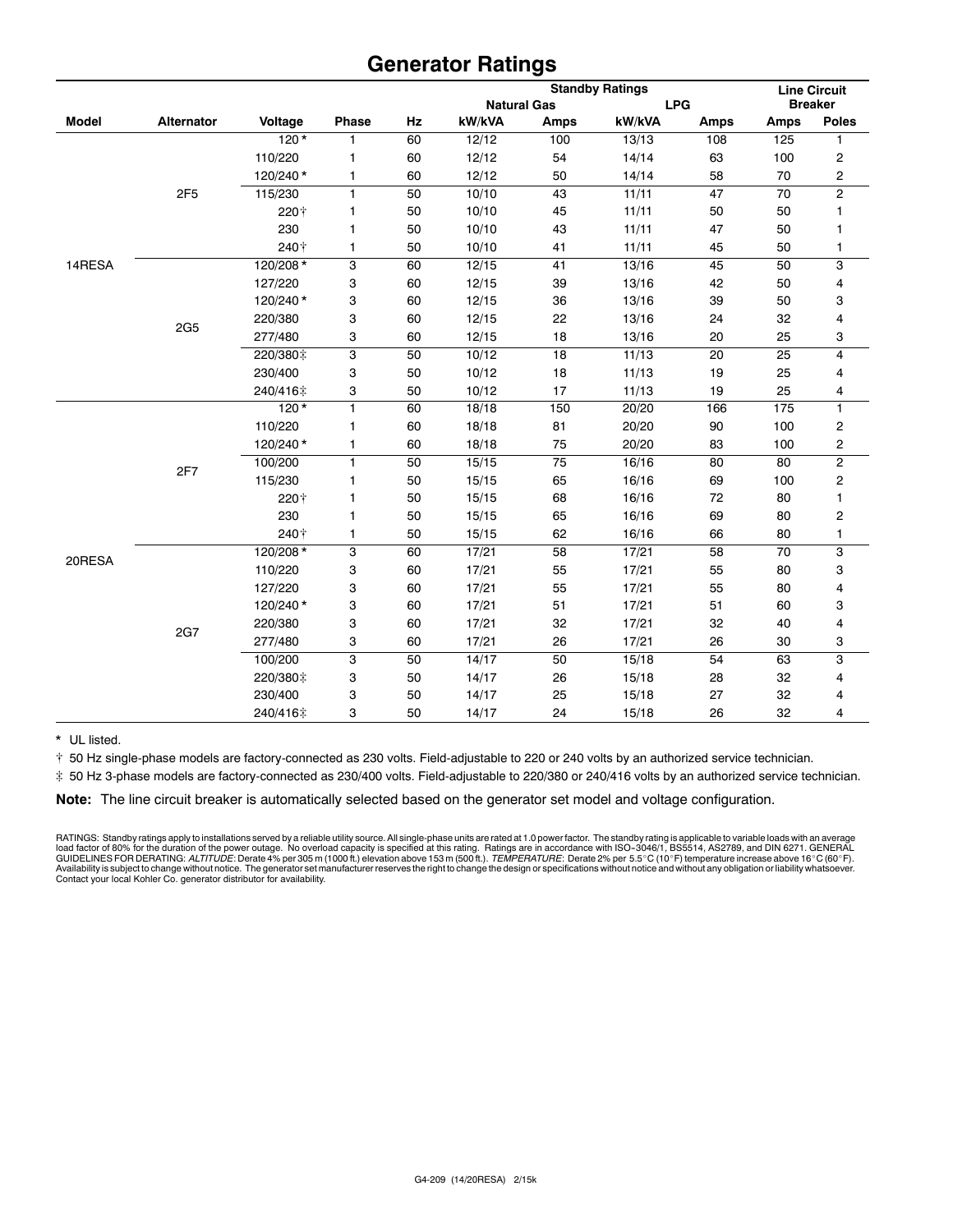# **Alternator Specifications**

# **Alternator Specifications**

| <b>Specifications</b>                                  |               | <b>Alternator</b>            |  |  |
|--------------------------------------------------------|---------------|------------------------------|--|--|
| Manufacturer                                           | Kohler        |                              |  |  |
| Type                                                   |               | 2-Pole, Rotating Field       |  |  |
| Leads, quantity                                        |               |                              |  |  |
| 2F5, 2F7                                               |               | $\overline{\mathbf{4}}$      |  |  |
| 2G5, 2G7                                               |               | 12                           |  |  |
| Voltage regulator                                      |               | Digital                      |  |  |
| Insulation:                                            |               | <b>NEMA MG1-1.66</b>         |  |  |
| Material                                               |               | Class H                      |  |  |
| Temperature rise                                       |               | 130°C Standby                |  |  |
| Bearing: quantity, type                                |               | 1, Sealed                    |  |  |
| Coupling                                               |               | <b>Direct</b>                |  |  |
| Amortisseur windings                                   |               | Full                         |  |  |
| Voltage regulation, no-load to full-load<br><b>RMS</b> |               | ± 1.0%                       |  |  |
| One-step load acceptance                               |               | 100% of Rating               |  |  |
| Peak motor starting kVA:                               |               | (35% dip for voltages below) |  |  |
| 14RESA:                                                |               |                              |  |  |
| 240V, 1 ph                                             | 2F5 (4 lead)  | 33 (60 Hz)                   |  |  |
| 220 V, 1 ph                                            | 2F5 (4 lead)  | 26 (50 Hz)                   |  |  |
| 480 V or 240 V, 3 ph                                   | 2G5 (12 lead) | 54 (60 Hz)                   |  |  |
| 380 V or 220 V, 3 ph                                   | 2G5 (12 lead) | 38 (50 Hz)                   |  |  |
| 20RESA:                                                |               |                              |  |  |
| 240 V, 1 ph                                            | 2F7 (4 lead)  | 41 (60 Hz)                   |  |  |
| 220 V, 1 ph                                            | 2F7 (4 lead)  | 28 (50 Hz)                   |  |  |
| 480 or 240 V, 3 ph                                     | 2G7 (12 lead) | 69 (60 Hz)                   |  |  |
| 380 or 220 V, 3 ph                                     | 2G7 (12 lead) | 55 (50 Hz)                   |  |  |

## **Alternator Features**

- Compliance with NEMA, IEEE, and ANSI standards for temperature rise.
- Self-ventilated and dripproof construction.
- $\bullet$  Windings are vacuum-impregnated with epoxy varnish for dependability and long life
- Superior voltage waveform and minimum harmonic distortion from skewed alternator construction.
- $\bullet$  Digital voltage regulator with  $\pm 1.0\%$  no-load to full-load RMS regulation.
- $\bullet$  Rotating-field alternator with static exciter for excellent load response.
- Total harmonic distortion (THD) from no load to full load with a linear load is less than 5%.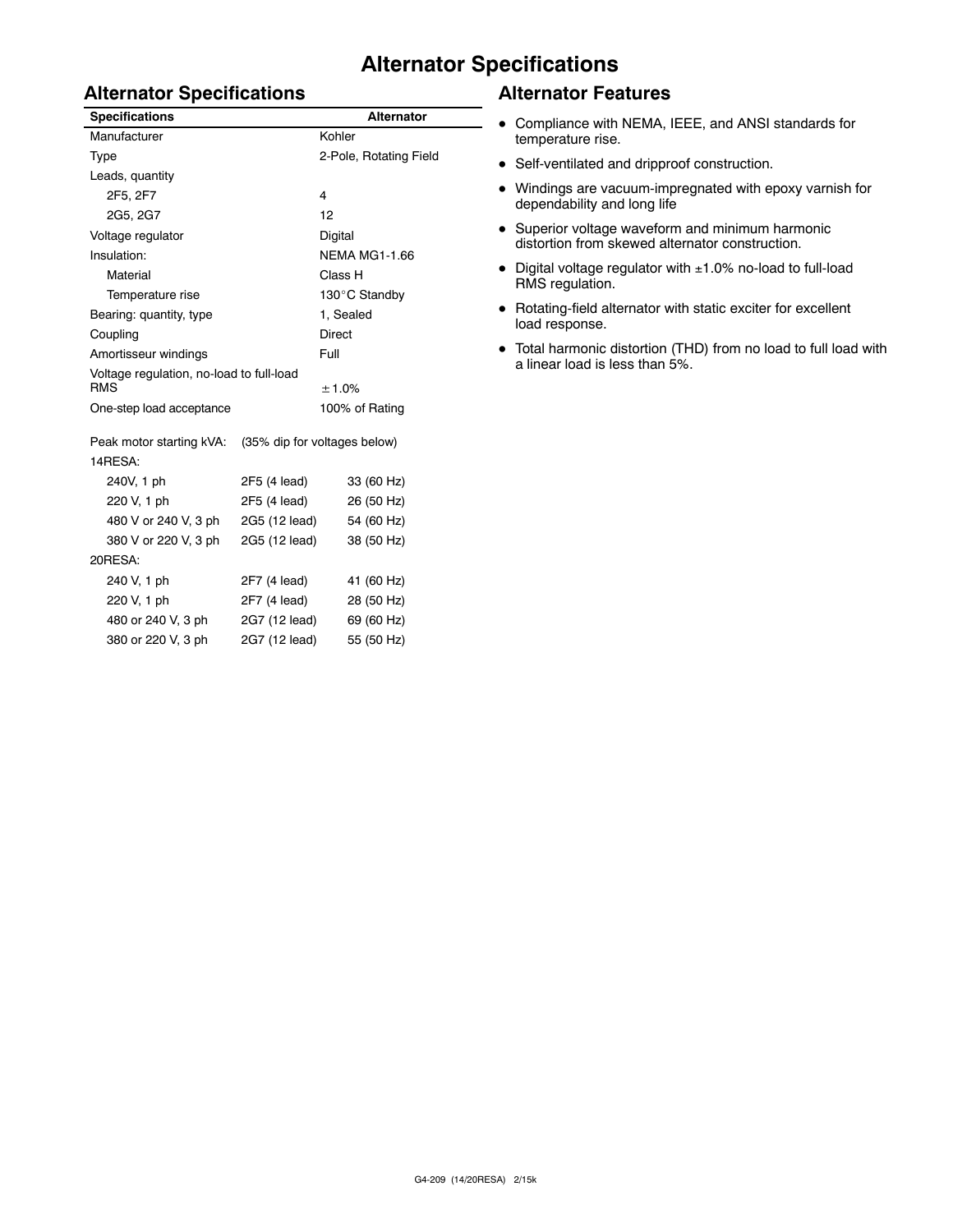# **Application Data Fuel Pipe Size**

| <b>Engine Specifications</b>               | 14RESA<br>20RESA                                    |                   |  |  |
|--------------------------------------------|-----------------------------------------------------|-------------------|--|--|
| Manufacturer                               | Kohler                                              |                   |  |  |
| Engine: model, type                        | CH740<br>4-Cycle                                    | CH1000<br>4-Cycle |  |  |
| Cylinder arrangement                       |                                                     | $V-2$             |  |  |
| Displacement, cm <sup>3</sup> (cu. in.)    | 725 (44)                                            | 999 (61)          |  |  |
| Bore and stroke, mm (in.)                  | 83 x 67<br>$(3.27 \times 2.64)$ $(3.54 \times 3.1)$ | $90 \times 78.5$  |  |  |
| Compression ratio                          | 9:1                                                 | 8.8:1             |  |  |
| Main bearings: quantity, type              | 2, Parent Material                                  |                   |  |  |
| <b>Rated RPM</b>                           |                                                     |                   |  |  |
| 60 Hz                                      | 3600                                                |                   |  |  |
| 50 Hz                                      | 3000                                                |                   |  |  |
| Max, engine power at rated rpm, kW (HP)    |                                                     |                   |  |  |
| $LPG$ , 60 Hz                              | 17.6 (23.6) 23.0 (30.9)                             |                   |  |  |
| LPG. 50 Hz                                 | 15.8 (21.2) 20.0 (26.8)                             |                   |  |  |
| Natural gas, 60 Hz                         | 15.3 (20.5) 20.2 (27.1)                             |                   |  |  |
| Natural gas, 50 Hz                         | 13.8 (18.5)                                         | 16.8(22.5)        |  |  |
| Cylinder head material                     | Aluminum                                            |                   |  |  |
| Valve material                             | Steel/Stellite®                                     |                   |  |  |
| Piston type and material                   | Aluminum Alloy                                      |                   |  |  |
| Crankshaft material                        | Heat Treated, Ductile Iron                          |                   |  |  |
| Governor: type                             | Electronic                                          |                   |  |  |
| Frequency regulation, no load to full load | <b>Isochronous</b>                                  |                   |  |  |
| Frequency regulation, steady state         | ±0.5%                                               |                   |  |  |
| Air cleaner type                           | Dry                                                 |                   |  |  |

#### **Minimum Gas Pipe Size Recommendation, in. NPT Pipe Length, m (ft.) 14RESA 20RESA Natural Gas** 193,000 Btu/hr. **LPG** 203,000 Btu/hr. **Natural Gas** 281,000 Btu/hr. **LPG** 340,000 Btu/hr. 8 (25) 3/4 3/4 1 3/4 15 (50) 1 3/4 1 1 30 (100) 1 1 1 1/4 1 46 (150) 1 1/4 1 1 1/4 1 1/4 61 (200) 1 1/4 1 1 1/4 1 1/4

## **Fuel Requirements**

| <b>Fuel System</b>                        | 14RESA                 | 20RESA              |  |
|-------------------------------------------|------------------------|---------------------|--|
| Fuel types                                | Natural Gas or LPG     |                     |  |
| Fuel supply inlet                         | $1/2$ NPT              |                     |  |
| Fuel supply pressure, kPa (in. $H_2O$ ):  |                        |                     |  |
| Natural gas                               |                        | $1.2 - 2.7(5 - 11)$ |  |
| LP                                        |                        | $1.7 - 2.7(7 - 11)$ |  |
| <b>Fuel Composition Limits *</b>          | Nat. Gas               | <b>LPG</b>          |  |
| Methane, % by volume (minimum)<br>90 min. |                        |                     |  |
| Ethane, % by volume (maximum)             | 4.0 max.               |                     |  |
| Propane, % by volume                      | $1.0$ max.             | 85 min.             |  |
| Propene, % by volume (maximum)            | $0.1$ max.             | 5.0 max.            |  |
| $C_4$ and higher, % by volume             | $0.3$ max.<br>2.5 max. |                     |  |
| Sulfur, ppm mass (maximum)                |                        | 25 max.             |  |
| Lower heating value,                      |                        |                     |  |
| $MJ/m3$ (Btu/ft <sup>3</sup> ), (minimum) | 33.2 (890)             | 84.2 (2260)         |  |

\* Contact your local distributor for suitability and rating derates based on fuel compositions outside these limits.

# **Operation Requirements**

# **Engine Electrical**

| <b>Engine Electrical System</b>        | 14RESA               | 20RESA |  |
|----------------------------------------|----------------------|--------|--|
| Ignition system                        | Electronic,          |        |  |
|                                        | Capacitive Discharge |        |  |
| Starter motor rated voltage (DC)       | 12                   |        |  |
| Battery (purchased separately):        |                      |        |  |
| Ground                                 | Negative             |        |  |
| Volts (DC)                             | 12                   |        |  |
| Battery quantity                       | 1                    |        |  |
| Recommended cold cranking amps:        |                      |        |  |
| (CCA) rating for $-18^{\circ}$ C (0°F) | 500                  |        |  |
| Group size                             | 51                   |        |  |
|                                        |                      |        |  |

## **Exhaust**

**Engine**

| <b>Exhaust System</b>                                    | <b>14RESA</b> | <b>20RESA</b> |
|----------------------------------------------------------|---------------|---------------|
| Exhaust temperature exiting the                          |               |               |
| enclosure at rated kW, dry, $^{\circ}$ C ( $^{\circ}$ F) | 260 (500)     |               |

# **Lubrication**

| <b>Lubricating System</b>           | 14RESA               | 20RESA   |  |  |
|-------------------------------------|----------------------|----------|--|--|
| Type                                | <b>Full Pressure</b> |          |  |  |
| Oil capacity (with filter), L (qt.) | 1.8(1.9)             | 1.9(2.0) |  |  |
| Oil filter: quantity, type          | 1, Cartridge         |          |  |  |
| Oil cooler                          | Integral             |          |  |  |

| <b>Fuel Consumption</b> |                |                                           |                                                   |                                                   |     |       |  |
|-------------------------|----------------|-------------------------------------------|---------------------------------------------------|---------------------------------------------------|-----|-------|--|
|                         | Fuel           |                                           | Fuel Consumption, m <sup>3</sup> /hr. (cfh)       |                                                   |     |       |  |
| <b>Model</b>            | <b>Type</b>    | % Load                                    |                                                   | 60 Hz                                             |     | 50 Hz |  |
|                         |                | 100                                       | 5.4                                               | (193)                                             | 4.9 | (175) |  |
|                         |                | 75                                        | 4.7                                               | (163)                                             | 4.2 | (148) |  |
|                         | Natural<br>Gas | 50                                        | 3.5                                               | (124)                                             | 3.1 | (108) |  |
|                         |                | 25                                        | 2.6                                               | (93)                                              | 2.4 | (84)  |  |
| 14RESA                  |                | Exercise                                  | 1.7                                               | (60)                                              | 1.7 | (60)  |  |
|                         |                | 100                                       | 2.3                                               | (81)                                              | 2.1 | (74)  |  |
|                         |                | 75                                        | 2.1                                               | (75)                                              | 1.9 | (68)  |  |
|                         | <b>LPG</b>     | 50                                        | 1.8                                               | (60)                                              | 1.5 | (53)  |  |
|                         |                | 25                                        | 1.2                                               | (45)                                              | 1.1 | (40)  |  |
|                         |                | Exercise                                  | 0.8                                               | (30)                                              | 0.8 | (30)  |  |
|                         | Natural<br>Gas | 100                                       | 8.0                                               | (281)                                             | 6.4 | (225) |  |
|                         |                | 75                                        | 6.9                                               | (243)                                             | 5.4 | (189) |  |
|                         |                | 50                                        | 4.6                                               | (161)                                             | 3.9 | (139) |  |
|                         |                | 25                                        | 3.6                                               | (127)                                             | 2.9 | (103) |  |
| 20RESA                  |                | Exercise                                  | 2.0                                               | (71)                                              | 2.0 | (71)  |  |
|                         |                | 100                                       | 3.9                                               | (136)                                             | 2.9 | (102) |  |
|                         |                | 75                                        | 3.1                                               | (109)                                             | 2.4 | (85)  |  |
|                         | <b>LPG</b>     | 50                                        | 2.3                                               | (82)                                              | 1.8 | (63)  |  |
|                         |                | 25                                        | 1.7                                               | (59)                                              | 1.3 | (47)  |  |
|                         |                | Exercise                                  | 1.0                                               | (35)                                              | 1.0 | (35)  |  |
|                         |                | Nominal fuel rating: Natural gas:<br>LPG: | 37 MJ/m <sup>3</sup> (1000 Btu/ft. <sup>3</sup> ) | 93 MJ/m <sup>3</sup> (2500 Btu/ft. <sup>3</sup> ) |     |       |  |
| LPG conversion factors: |                |                                           | 8.58 ft. <sup>3</sup> = 1 lb.                     |                                                   |     |       |  |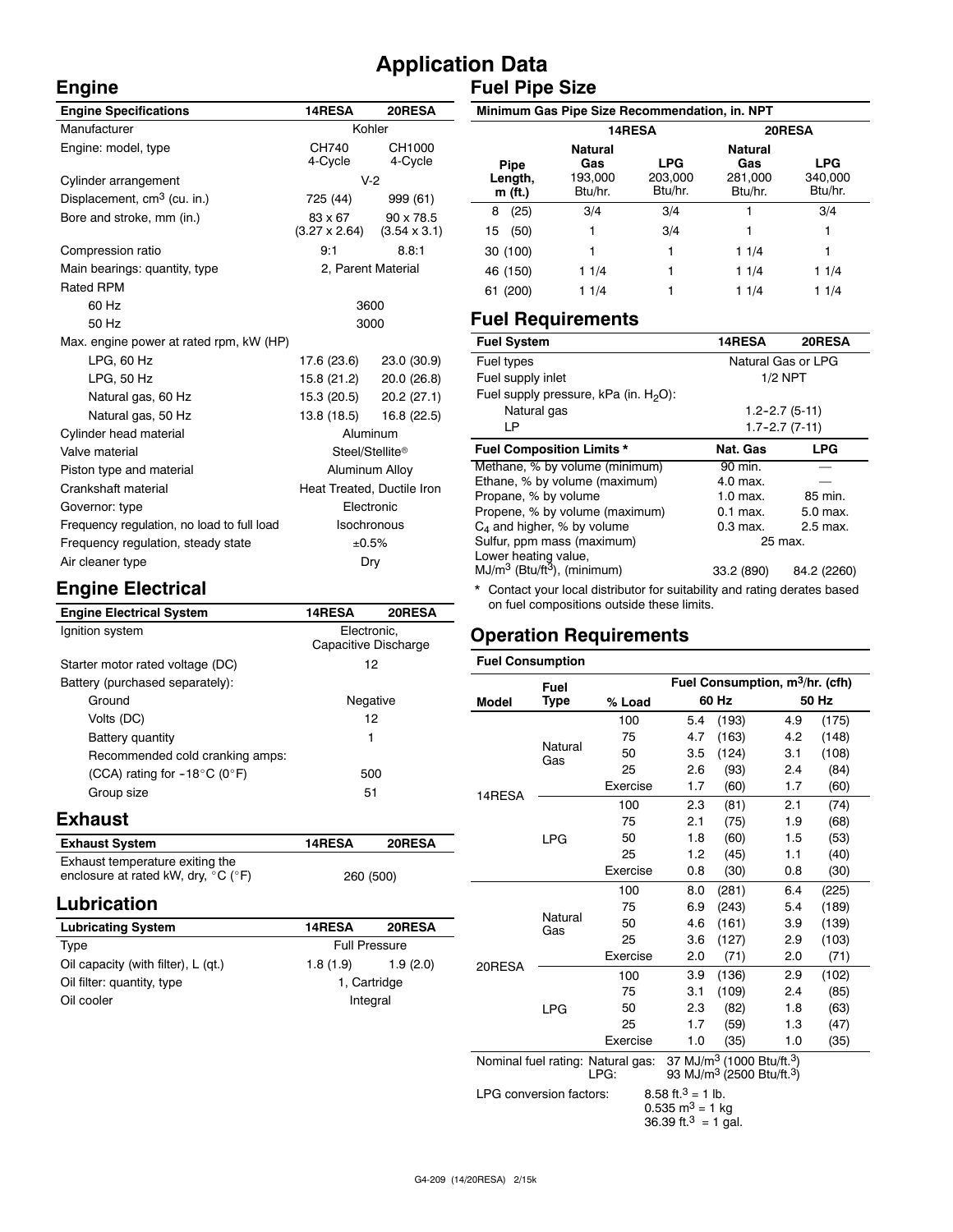# **RDC2 Controller**



The RDC2 controller provides integrated control for the generator set, Kohler<sup>®</sup> Model RXT transfer switch, programmable interface module (PIM), and load control module (LCM).

The RDC2 controller's 2-line LCD screen displays status messages and system settings that are clear and easy to read, even in direct sunlight or low light.

# **RDC2 Controller Features**

- $\bullet$  Membrane keypad:
	- o OFF, AUTO, and RUN pushbuttons
	- $\circ$  Select and arrow buttons for access to system configuration and adjustment menus
- LED indicators for OFF, AUTO, and RUN modes
- LED indicators for utility power and generator set source availability and ATS position (Model RXT transfer switch required)
- $\bullet$  LCD display:
	- $\circ$  Two lines x 16 characters per line
	- $\circ$  Backlit display with adjustable contrast for excellent visibility in all lighting conditions
- Scrolling system status display:
	- o Generator set status
	- o Voltage and frequency
	- d Engine temperature
	- o Oil pressure
	- o Battery voltage
	- o Engine runtime hours
- Date and time displays
- Smart engine cooldown senses engine temperature
- Digital isochronous governor to maintain steady-state speed at all loads
- Digital voltage regulation:  $\pm$  1.0% RMS no-load to full-load
- Automatic start with programmed cranking cycle
- Programmable exerciser can be set to start automatically on any future day and time, and run every week or every two weeks
- Exercise modes:
	- $\circ$  Unloaded weekly exercise with complete system diagnostics
	- o Unloaded full-speed exercise
	- o Loaded full-speed exercise (Model RXT ATS required)
- $\bullet$  Front-access mini USB connector for SiteTech<sup> $M$ </sup> or USB Utility connection
- Integral Ethernet connector for Kohler<sup>®</sup> OnCue<sup>®</sup> Plus
- $\bullet$  Built-in 2.5 amp battery charger
- Remote two-wire start/stop capability for optional connection of Model RDT or RSB transfer switches

# **Additional RDC2 Controller Features**

- Diagnostic messages:
	- o Displays diagnostic messages for the engine, generator, Model RXT transfer switch, programmable interface module (PIM), and load control module (LCM)
	- $\circ$  Over 70 diagnostic messages can be displayed
- Maintenance reminders
- System settings:
	- $\circ$  System voltage, frequency, and phase
	- o Voltage adjustment
	- o Measurement system, English or metric
- ATS status (Model RXT ATS required):
	- o Source availability
	- o ATS position (normal/utility or emergency/generator)
	- o Source voltage and frequency
- ATS control (Model RXT ATS required):
	- o Source voltage and frequency settings
	- $\circ$  Engine start time delay
	- $\circ$  Transfer time delays
	- $\circ$  Voltage calibration
	- $\circ$  Fixed pickup and dropout settings
- Programmable Interface Module (PIM) status displays:
	- $\circ$  Input status (active/inactive)
	- o Output status (active/inactive)
- Load control module (LCM) menus:
	- o Load status
	- o Test function

# **Generator Set Sound Data**

Model 14RESA 8 point logarithmic average sound levels are 63 dB(A) during weekly engine exercise and 67 dB(A) during full-speed generator diagnostics and normal operation. For comparison to competitor ratings, the lowest sound levels are 58 dB(A) and 63 dB(A) respectively.\*

Model 20RESA 8 point logarithmic average sound levels are 64 dB(A) during weekly engine exercise and 69 dB(A) during full-speed generator diagnostics and normal operation. For comparison to competitor ratings, the lowest point sound levels are 62 dB(A) and 67 dB(A) respectively.\*

All sound levels are measured at 7 meters with no load.

\* Lowest of 8 points measured around the generator. Sound levels at other points around generator may vary depending on installation parameters.